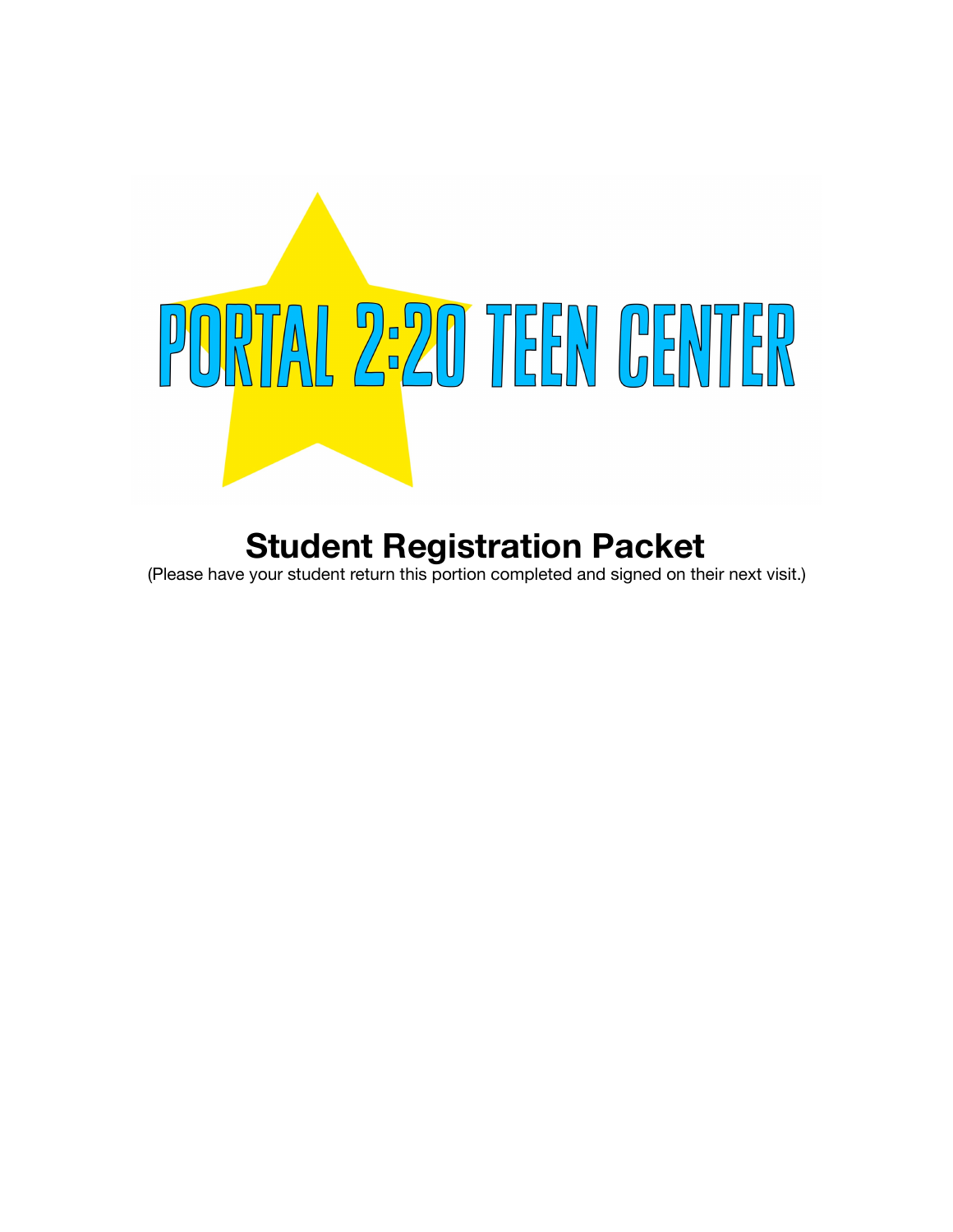# **Portal 2:20 Teen Center Student Registration Form**

(Please return completed and signed form on your next visit to the Portal)

| <b>Student Information:</b>                              | Today's Date: $\frac{1}{\sqrt{1-\frac{1}{2}}}$                                               |
|----------------------------------------------------------|----------------------------------------------------------------------------------------------|
|                                                          |                                                                                              |
|                                                          |                                                                                              |
|                                                          | Birthdate: // / Grade: Cambridge School: Cambridge School: Cambridge School: 2011            |
|                                                          | Cell Phone Number: ______________________________Can you text at this number? ( ) Yes ( ) No |
| (Check all that apply)                                   | How would you like to find out about Portal 2:20 Teen Center activities & information?       |
|                                                          | Facebook Instagram Snapchat Twitter At school From Friends                                   |
| Contact my Parents/Guardians 40 Add me to Text Reminders |                                                                                              |
|                                                          |                                                                                              |
|                                                          |                                                                                              |
|                                                          |                                                                                              |
| <b>Parent/ Guardian Information:</b>                     |                                                                                              |
|                                                          |                                                                                              |
|                                                          | Phone Number: _________________________________Can you text at this number? ( ) Yes ( ) No   |
|                                                          | @                                                                                            |
| (Check all that apply)                                   | How would you like to receive non-emergency communications from Portal 2:20 Teen Center?     |
| Email                                                    | Call Text Facebook Instagram Snapchat<br>Twitter                                             |
| Secondary Contact:                                       |                                                                                              |

Relationship to Student: \_\_\_\_\_\_\_\_\_\_\_\_\_\_\_\_\_\_\_\_\_\_\_\_\_\_\_\_\_\_\_\_\_\_

# **For Office Use Only:**

|                        |          | Student Waiver & Release on file   Medical Waiver & Release on file |
|------------------------|----------|---------------------------------------------------------------------|
| Student Survey on file | ◯ Notes: |                                                                     |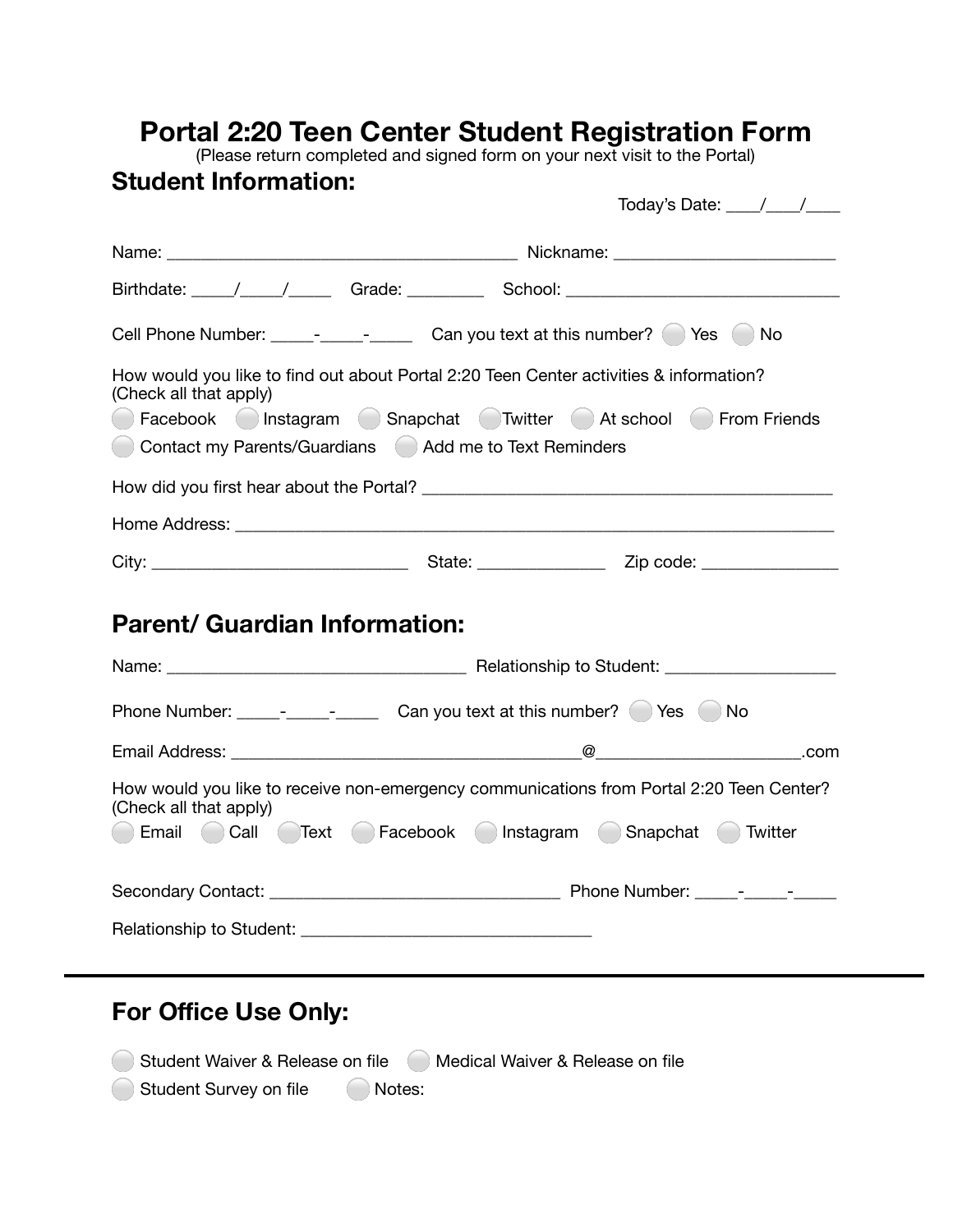# **Portal 2:20 Teen Center Waiver & Release**

| Student Name: _______________                                                                                                                                                                                                                            | Birthdate: / / |             |  |
|----------------------------------------------------------------------------------------------------------------------------------------------------------------------------------------------------------------------------------------------------------|----------------|-------------|--|
| By submitting this completed Student Registration Form, I allow my student to participate in<br>activities at the Portal 2:20 Teen Center. I understand the facility rules and expectations as well<br>as the consequences for failing to abide by them. |                |             |  |
|                                                                                                                                                                                                                                                          |                |             |  |
| I have read the facility rules and expectations for the Portal 2:20 Teen Center and I understand<br>the consequences for failing to abide by them.                                                                                                       |                |             |  |
|                                                                                                                                                                                                                                                          |                | Date: $/$ / |  |

### **Hold Harmless Agreement:**

I agree Portal 2:20 Teen Center, Inc. will not be held responsible for injuries or property losses incurred while attending or engaging in activities offered. I further agree to indemnify and hold Portal 2:20 Teen Center, Inc., it's volunteer staff, it's officers and/or it's director harmless from any and all liability including claims asserted by third parties for any supervision rendered to the undersigned.

Parent/ Guardian Initials: \_\_\_\_\_\_\_\_\_\_\_\_\_\_\_\_\_\_

#### **Information/ Picture Release:**

During many of our events and programs, center staff may take group and activity pictures for differing purposes. I give my permission for the Portal 2:20 Teen Center to use my students photo in marketing, publicity and other public means. We realize the photos will never be used in a negative way and may be used in such items as newsletters, newspaper articles, thank you cards, donation solicitations, posted to social media and on our website. I realize this release allows my child's picture to be used as deemed appropriate by the Portal 2:20 Teen Center staff.

◯ Yes, photos are OK to share ◯ No, please do not use my students photo

Parent/ Guardian Initials: